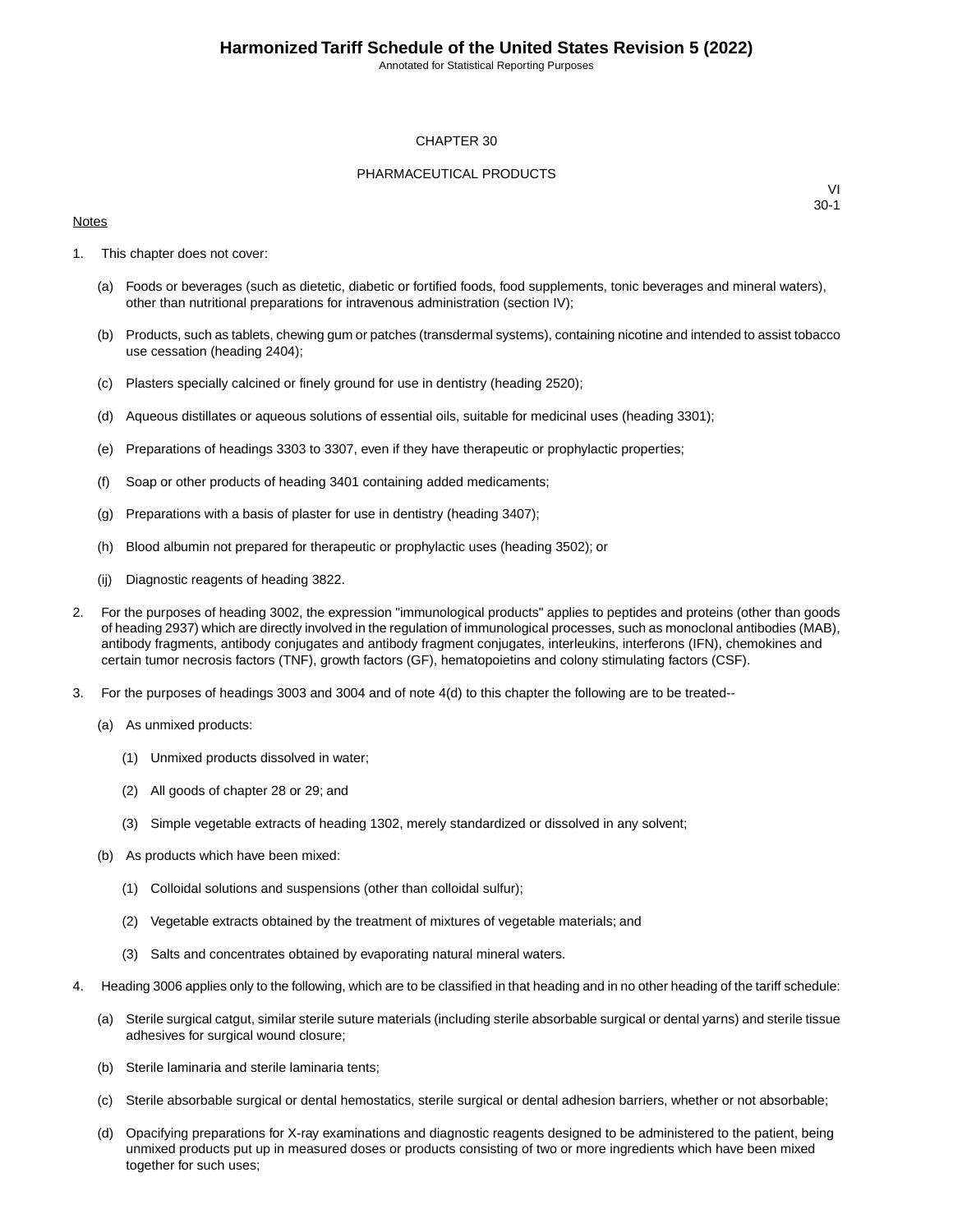Annotated for Statistical Reporting Purposes

Notes (con.) VI 30-2

- (e) Placebos and blinded (or double-blinded) clinical trial kits for use in recognized clinical trials, put up in measured doses, even if they might contain active medicaments.
- (f) Dental cements and other dental fillings; bone reconstruction cements;
- (g) First-aid boxes and kits;
- (h) Chemical contraceptive preparations based on hormones, on other products of heading 2937 or on spermicides;
- (ij) Gel preparations designed to be used in human or veterinary medicine as a lubricant for parts of the body for surgical operations or physical examinations or as a coupling agent between the body and medical instruments;
- (k) Waste pharmaceuticals, that is, pharmaceutical products which are unfit for their original intended purpose, for example, because of expiry of shelf life; and
- (l) Appliances identifiable for ostomy use, that is, colostomy, ileostomy and urostomy pouches cut to shape and their adhesive wafers or faceplates.

#### Subheading Notes

- 1. For the purposes of subheadings 3002.13 and 3002.14, the following are to be treated:
	- (a) As unmixed products, pure products, whether or not containing impurities;
	- (b) As products which have been mixed:
		- (1) The products mentioned in (a) above dissolved in water or in other solvents;
		- (2) The products mentioned in (a) and (b)(1) above with an added stabilizer necessary for their preservation or transport; and
		- (3) The products mentioned in  $(a)$ ,  $(b)(1)$  and  $(b)(2)$  above with any other additive.
- 2. Subheadings 3003.60 and 3004.60 cover medicaments containing artemisinin (INN) for oral ingestion combined with other pharmaceutical active ingredients, or containing any of the following active principles, whether or not combined with other pharmaceutical active ingredients: amodiaquine (INN); artelinic acid or its salts; artenimol (INN); artemotil (INN); artemether (INN); artesunate (INN); chloroquine (INN); dihydroartemisinin (INN); lumafantrine (INN); mefloquine (INN); piperaquine (INN); pyrimethamine (INN) or sulfadoxine (INN).

#### Compiler's Note

The provisions of subchapter II of chapter 99 (Miscellaneous Tariff Bills or MTBs), the provisions of the Generalized System of Preferences (GSP) found in General Note 4 and most product exclusions from the additional tariffs on products of China in subchapter III of chapter 99 expired on December 31, 2020. However, no endnotes or footnotes relating to these provisions have been deleted as of the issue date of this edition.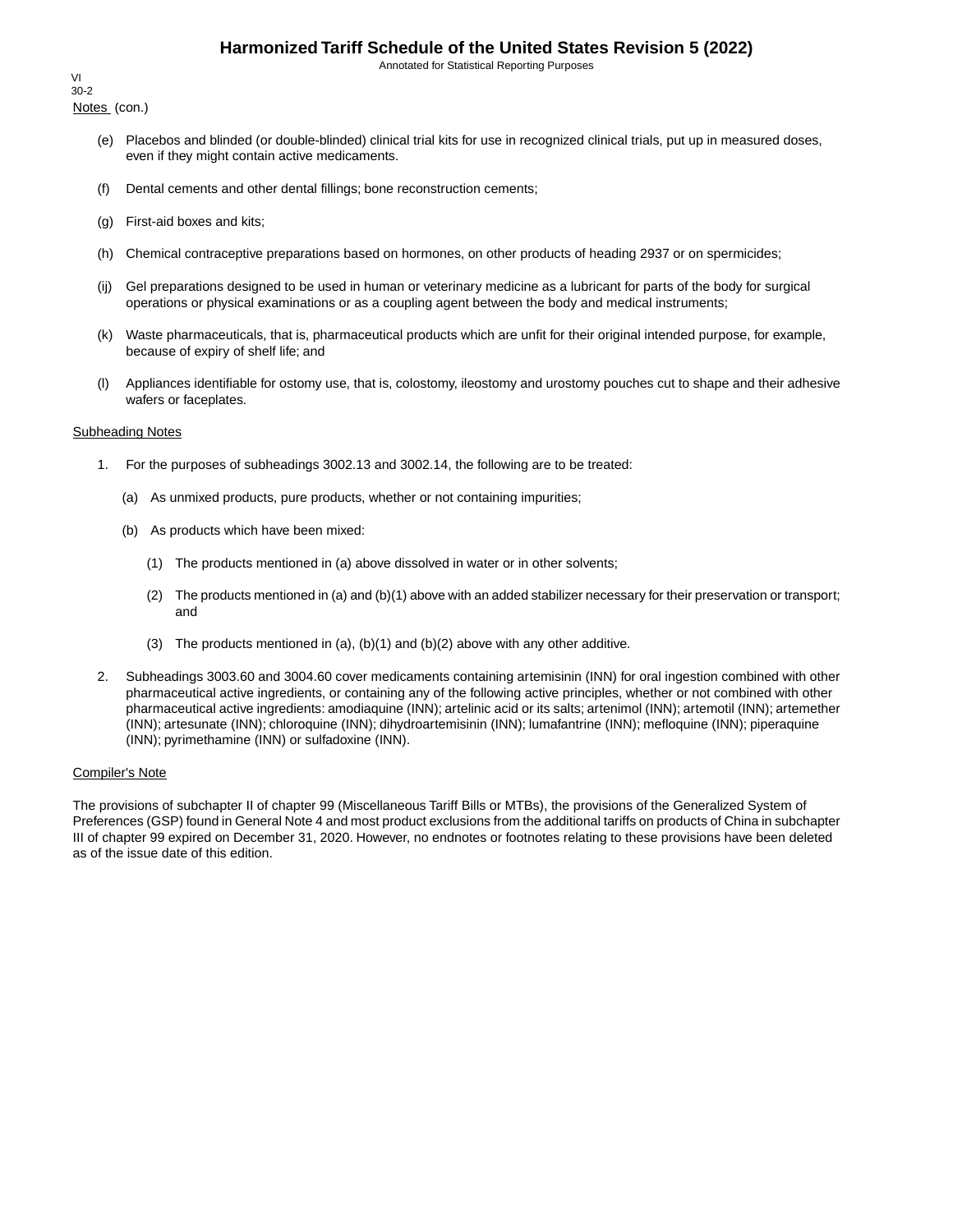Annotated for Statistical Reporting Purposes

| Heading/      | Stat.       |                                                                                                                                                                                                                                                                                                                                      | Unit           |         | Rates of Duty |                |
|---------------|-------------|--------------------------------------------------------------------------------------------------------------------------------------------------------------------------------------------------------------------------------------------------------------------------------------------------------------------------------------|----------------|---------|---------------|----------------|
| Subheading    | Suf-<br>fix | Article Description                                                                                                                                                                                                                                                                                                                  | of<br>Quantity |         | $\mathbf{1}$  | $\overline{2}$ |
| 3001          |             | Glands and other organs for organotherapeutic uses, dried,<br>whether or not powdered; extracts of glands or other organs<br>or of their secretions for organotherapeutic uses; heparin and<br>its salts; other human or animal substances prepared for<br>therapeutic or prophylactic uses, not elsewhere specified or<br>included: |                | General | Special       |                |
| 3001.20.00 00 |             | Extracts of glands or other organs or of their secretions kg Free                                                                                                                                                                                                                                                                    |                |         |               | 10%            |
| 3001.90.01    |             |                                                                                                                                                                                                                                                                                                                                      |                | Free    |               | Free           |
|               |             | Glands and other organs, dried, whether or not<br>powdered:                                                                                                                                                                                                                                                                          |                |         |               |                |
|               | 10          |                                                                                                                                                                                                                                                                                                                                      |                |         |               |                |
|               | 50          |                                                                                                                                                                                                                                                                                                                                      |                |         |               |                |
|               | 90          |                                                                                                                                                                                                                                                                                                                                      |                |         |               |                |
|               |             |                                                                                                                                                                                                                                                                                                                                      |                |         |               |                |
|               |             |                                                                                                                                                                                                                                                                                                                                      |                |         |               |                |
|               |             |                                                                                                                                                                                                                                                                                                                                      |                |         |               |                |
|               |             |                                                                                                                                                                                                                                                                                                                                      |                |         |               |                |
|               |             |                                                                                                                                                                                                                                                                                                                                      |                |         |               |                |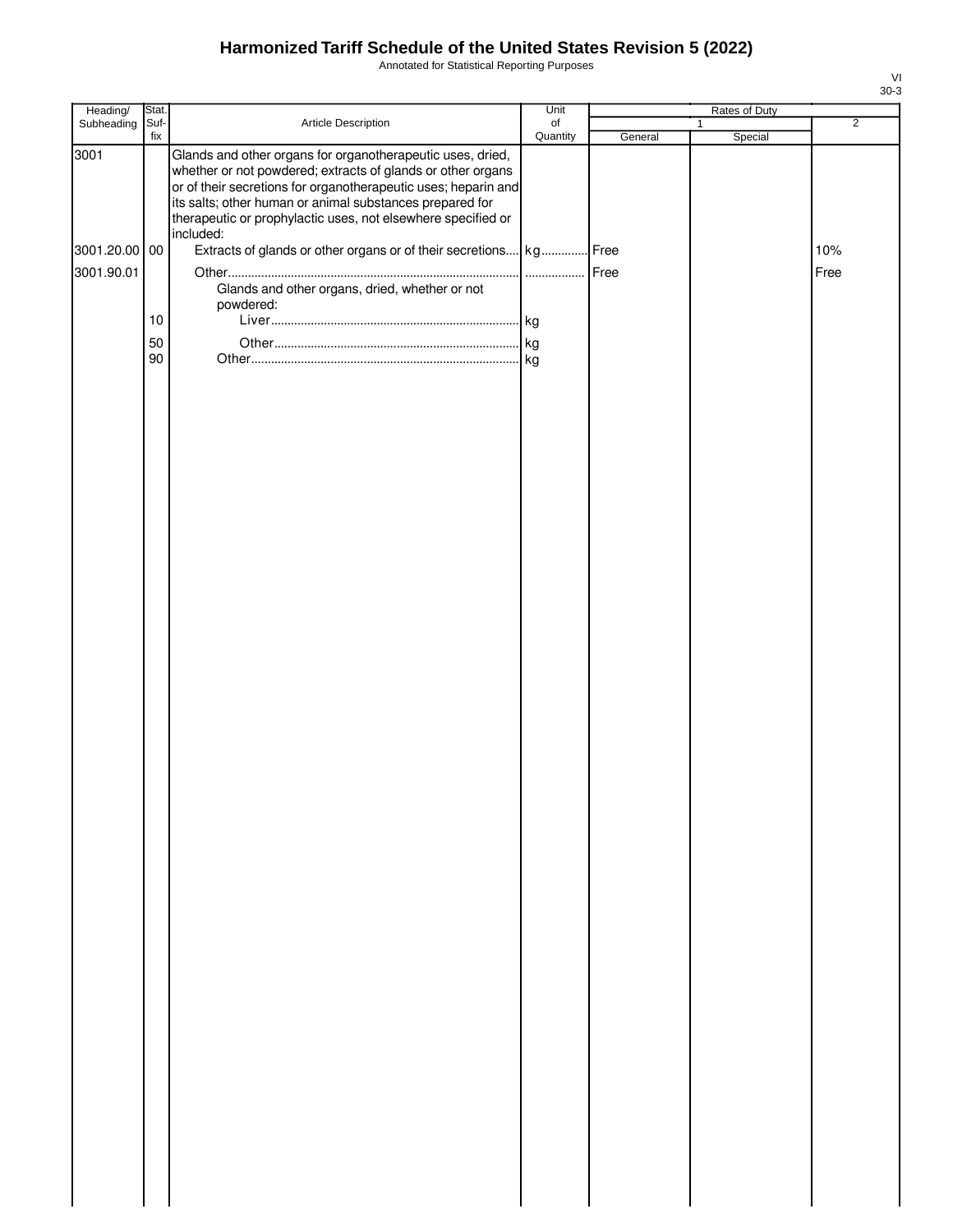Annotated for Statistical Reporting Purposes

| Heading/                    | Stat.       |                                                                                                                                                                                                                                                                                                                                                                            | Unit           |         |   | Rates of Duty |              |
|-----------------------------|-------------|----------------------------------------------------------------------------------------------------------------------------------------------------------------------------------------------------------------------------------------------------------------------------------------------------------------------------------------------------------------------------|----------------|---------|---|---------------|--------------|
| Subheading                  | Suf-<br>fix | <b>Article Description</b>                                                                                                                                                                                                                                                                                                                                                 | of<br>Quantity | General | 1 | Special       | 2            |
| 3002                        |             | Human blood; animal blood prepared for therapeutic,<br>prophylactic or diagnostic uses; antisera, other blood fractions<br>and immunological products, whether or not modified or<br>obtained by means of biotechnological processes; vaccines,<br>toxins, cultures of micro-organisms (excluding yeasts) and<br>similar products; cell cultures, whether or not modified: |                |         |   |               |              |
| 3002.12.00                  | 10<br>20    | Normal human blood sera, whether or not                                                                                                                                                                                                                                                                                                                                    |                | Free    |   |               | Free         |
|                             | 30          |                                                                                                                                                                                                                                                                                                                                                                            |                |         |   |               |              |
|                             | 40          |                                                                                                                                                                                                                                                                                                                                                                            |                |         |   |               |              |
| 3002.13.00                  | 90          | Immunological products, unmixed, not put up in<br>measured doses or in forms or packings for retail                                                                                                                                                                                                                                                                        |                |         |   |               | Free         |
|                             | 10          |                                                                                                                                                                                                                                                                                                                                                                            |                |         |   |               |              |
| 3002.14.00                  | 90          | Immunological products, mixed, not put up in measured                                                                                                                                                                                                                                                                                                                      |                |         |   |               |              |
|                             | 10          |                                                                                                                                                                                                                                                                                                                                                                            |                |         |   |               | Free         |
| 3002.15.00                  | 90          | Immunological products, put up in measured doses or                                                                                                                                                                                                                                                                                                                        | kg             |         |   |               | Free         |
|                             | 11<br>91    |                                                                                                                                                                                                                                                                                                                                                                            |                |         |   |               |              |
| 3002.41.00                  | 00          | Vaccines, toxins, cultures of micro-organisms (excluding<br>yeasts) and similar products:                                                                                                                                                                                                                                                                                  |                |         |   |               | Free         |
| 3002.42.00                  | 00          |                                                                                                                                                                                                                                                                                                                                                                            |                |         |   |               | Free         |
| 3002.49.00                  | 00          | Cell cultures, whether or not modified:                                                                                                                                                                                                                                                                                                                                    |                |         |   |               | Free         |
| 3002.51.00 00<br>3002.59.00 | 00          |                                                                                                                                                                                                                                                                                                                                                                            |                |         |   |               | Free<br>Free |
| 3002.90                     |             | Other:                                                                                                                                                                                                                                                                                                                                                                     |                |         |   |               |              |
| 3002.90.10 00               |             |                                                                                                                                                                                                                                                                                                                                                                            |                |         |   |               | 25%          |
| 3002.90.52                  | 10          |                                                                                                                                                                                                                                                                                                                                                                            |                | Free    |   |               | Free         |
|                             | 20          |                                                                                                                                                                                                                                                                                                                                                                            |                |         |   |               |              |
|                             | 50          |                                                                                                                                                                                                                                                                                                                                                                            |                |         |   |               |              |
|                             |             |                                                                                                                                                                                                                                                                                                                                                                            |                |         |   |               |              |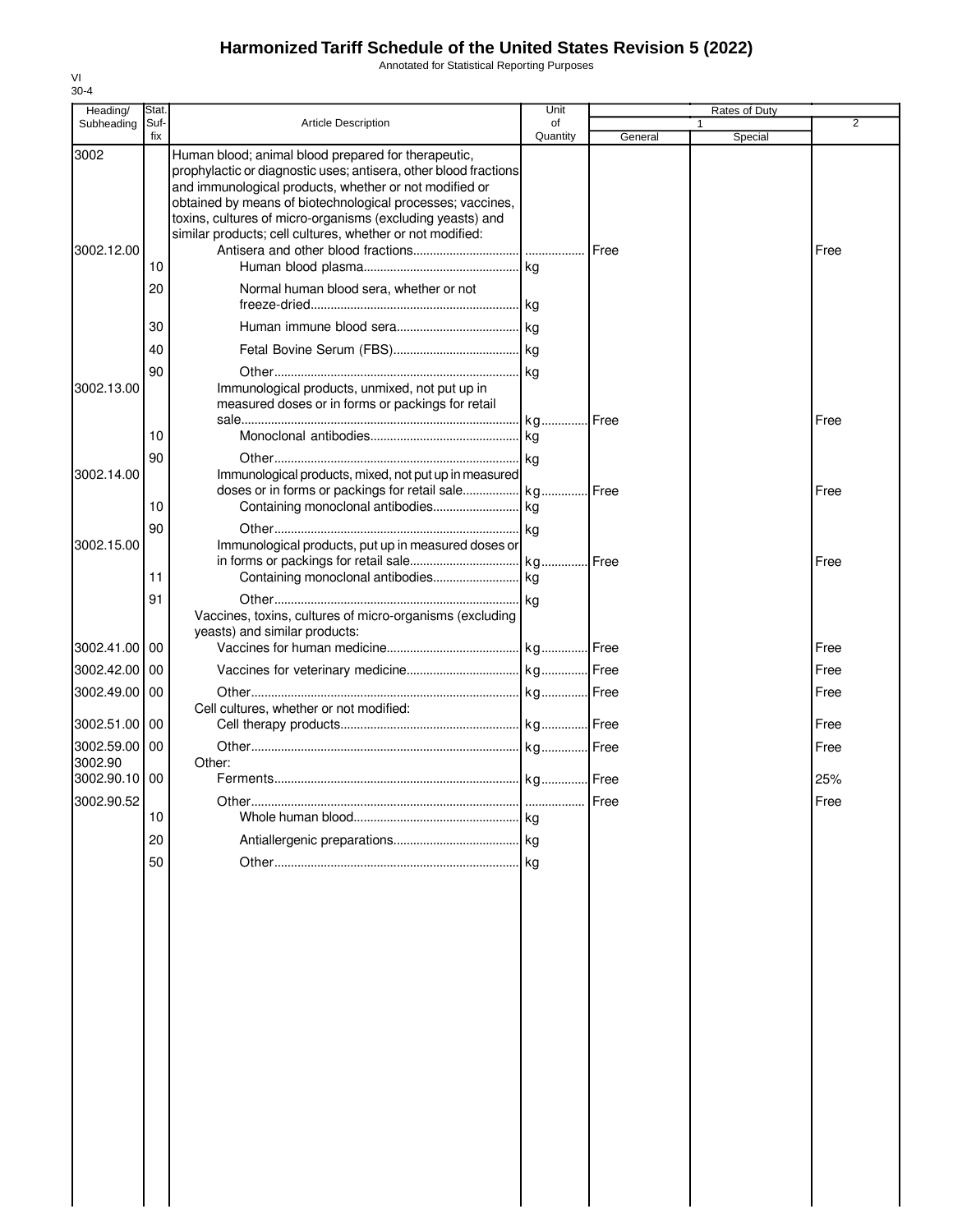Annotated for Statistical Reporting Purposes

| Heading/                 | Stat.           |                                                                                                                                                                                                                                                        | Unit           |         | Rates of Duty |                             |
|--------------------------|-----------------|--------------------------------------------------------------------------------------------------------------------------------------------------------------------------------------------------------------------------------------------------------|----------------|---------|---------------|-----------------------------|
| Subheading               | Suf-<br>fix     | <b>Article Description</b>                                                                                                                                                                                                                             | of<br>Quantity |         |               | 2                           |
| 3003                     |                 | Medicaments (excluding goods of heading 3002, 3005 or 3006)<br>consisting of two or more constituents which have been mixed<br>together for therapeutic or prophylactic uses, not put up in<br>measured doses or in forms or packings for retail sale: |                | General | Special       |                             |
| 3003.10.00 00            |                 | Containing penicillins or derivatives thereof, with a<br>penicillanic acid structure, or streptomycins or their                                                                                                                                        |                |         |               | $15.4 \text{c/kg} +$<br>49% |
| 3003.20.00 00            |                 | Other, containing hormones or other products of heading                                                                                                                                                                                                |                |         |               | 25%                         |
| 3003.31.00 00            |                 | 2937:                                                                                                                                                                                                                                                  |                |         |               | 25%                         |
| 3003.39<br>3003.39.10 00 |                 | Other:                                                                                                                                                                                                                                                 |                |         |               | 25%                         |
| 3003.39.50 00            |                 |                                                                                                                                                                                                                                                        |                |         |               | 30%                         |
| 3003.41.00 00            |                 | Other, containing alkaloids or derivatives thereof:                                                                                                                                                                                                    |                |         |               | Free                        |
| 3003.42.00               | <b>100</b>      | Containing pseudoephedrine (INN) or its salts kg Free                                                                                                                                                                                                  |                |         |               | Free                        |
| 3003.43.00 00            |                 |                                                                                                                                                                                                                                                        |                |         |               | Free                        |
| 3003.49.00               | $\overline{00}$ |                                                                                                                                                                                                                                                        |                |         |               | Free                        |
| 3003.60.00 00            |                 | Other, containing antimalarial active principles described                                                                                                                                                                                             |                |         |               | Free                        |
| 3003.90.01               |                 | Anti-infective medicaments:                                                                                                                                                                                                                            |                |         |               | 30%                         |
|                          | 20              |                                                                                                                                                                                                                                                        |                |         |               |                             |
|                          | 40              |                                                                                                                                                                                                                                                        |                |         |               |                             |
|                          | 60              | Antiprotozoals (excluding goods described in                                                                                                                                                                                                           |                |         |               |                             |
|                          | 80<br>90        |                                                                                                                                                                                                                                                        |                |         |               |                             |
|                          |                 |                                                                                                                                                                                                                                                        |                |         |               |                             |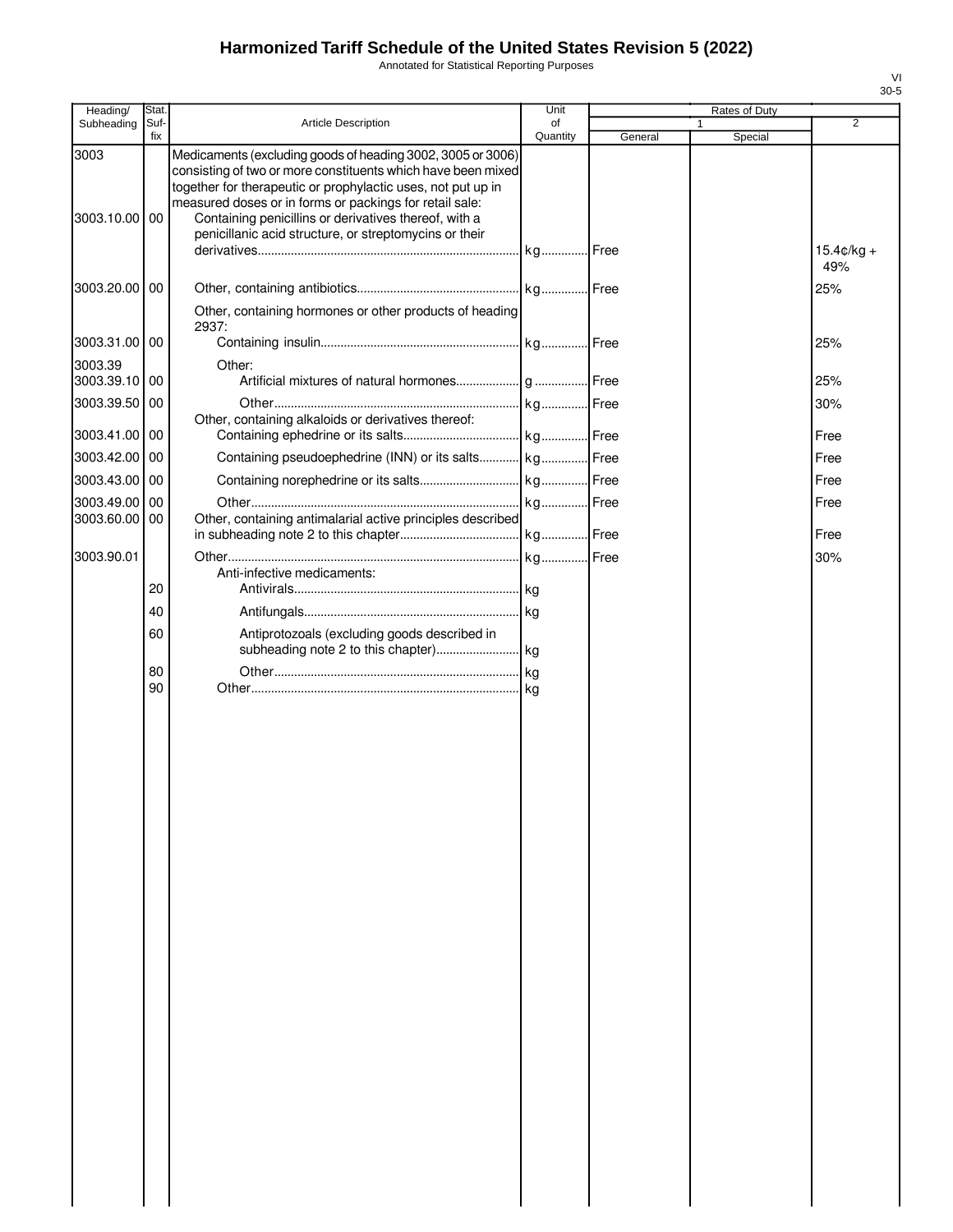Annotated for Statistical Reporting Purposes

| Heading/        | Stat.       |                                                                                                                                                                                                                                                                                                                                                                                                                | Unit           |         | Rates of Duty |                      |
|-----------------|-------------|----------------------------------------------------------------------------------------------------------------------------------------------------------------------------------------------------------------------------------------------------------------------------------------------------------------------------------------------------------------------------------------------------------------|----------------|---------|---------------|----------------------|
| Subheading      | Suf-<br>fix | <b>Article Description</b>                                                                                                                                                                                                                                                                                                                                                                                     | of<br>Quantity | General | 1<br>Special  | 2                    |
| 3004<br>3004.10 |             | Medicaments (excluding goods of heading 3002, 3005 or 3006)<br>consisting of mixed or unmixed products for therapeutic or<br>prophylactic uses, put up in measured doses (including those<br>in the form of transdermal administration systems) or in forms<br>or packings for retail sale:<br>Containing penicillins or derivatives thereof, with a<br>penicillanic acid structure, or streptomycins or their |                |         |               |                      |
| 3004.10.10      |             | derivatives:                                                                                                                                                                                                                                                                                                                                                                                                   |                | Free    |               | $15.4 \text{c/kg} +$ |
|                 | 10          |                                                                                                                                                                                                                                                                                                                                                                                                                |                |         |               | 49%                  |
|                 | 20          | Other:                                                                                                                                                                                                                                                                                                                                                                                                         |                |         |               |                      |
| 3004.10.50      | 45          |                                                                                                                                                                                                                                                                                                                                                                                                                |                | Free    |               | $15.4 \text{c/kg} +$ |
|                 | 10          |                                                                                                                                                                                                                                                                                                                                                                                                                |                |         |               | 45%                  |
|                 | 45          | Other:                                                                                                                                                                                                                                                                                                                                                                                                         |                |         |               |                      |
| 3004.20.00      | 60          |                                                                                                                                                                                                                                                                                                                                                                                                                |                | Free    |               | 25%                  |
|                 | 10          |                                                                                                                                                                                                                                                                                                                                                                                                                |                |         |               |                      |
|                 | 20          | Other:<br>Erythromycin, singles or in combination with other                                                                                                                                                                                                                                                                                                                                                   | . kg           |         |               |                      |
|                 | 30          | Tetracycline, singles or in combination with other                                                                                                                                                                                                                                                                                                                                                             | kg             |         |               |                      |
|                 | 60          | Other, containing hormones or other products of heading<br>2937:                                                                                                                                                                                                                                                                                                                                               |                |         |               |                      |
| 3004.31.00      | 00          |                                                                                                                                                                                                                                                                                                                                                                                                                | . kg           | Free    |               | 25%                  |
| 3004.32.00      | 00          | Containing corticosteroid hormones, their derivatives                                                                                                                                                                                                                                                                                                                                                          |                |         |               | 25%                  |
| 3004.39.00      |             |                                                                                                                                                                                                                                                                                                                                                                                                                |                | Free    |               | 25%                  |
|                 | 10<br>50    |                                                                                                                                                                                                                                                                                                                                                                                                                |                |         |               |                      |
|                 |             |                                                                                                                                                                                                                                                                                                                                                                                                                |                |         |               |                      |
|                 |             |                                                                                                                                                                                                                                                                                                                                                                                                                |                |         |               |                      |
|                 |             |                                                                                                                                                                                                                                                                                                                                                                                                                |                |         |               |                      |
|                 |             |                                                                                                                                                                                                                                                                                                                                                                                                                |                |         |               |                      |
|                 |             |                                                                                                                                                                                                                                                                                                                                                                                                                |                |         |               |                      |
|                 |             |                                                                                                                                                                                                                                                                                                                                                                                                                |                |         |               |                      |
|                 |             |                                                                                                                                                                                                                                                                                                                                                                                                                |                |         |               |                      |
|                 |             |                                                                                                                                                                                                                                                                                                                                                                                                                |                |         |               |                      |
|                 |             |                                                                                                                                                                                                                                                                                                                                                                                                                |                |         |               |                      |
|                 |             |                                                                                                                                                                                                                                                                                                                                                                                                                |                |         |               |                      |
|                 |             |                                                                                                                                                                                                                                                                                                                                                                                                                |                |         |               |                      |
|                 |             |                                                                                                                                                                                                                                                                                                                                                                                                                |                |         |               |                      |
|                 |             |                                                                                                                                                                                                                                                                                                                                                                                                                |                |         |               |                      |
|                 |             |                                                                                                                                                                                                                                                                                                                                                                                                                |                |         |               |                      |
|                 |             |                                                                                                                                                                                                                                                                                                                                                                                                                |                |         |               |                      |
|                 |             |                                                                                                                                                                                                                                                                                                                                                                                                                |                |         |               |                      |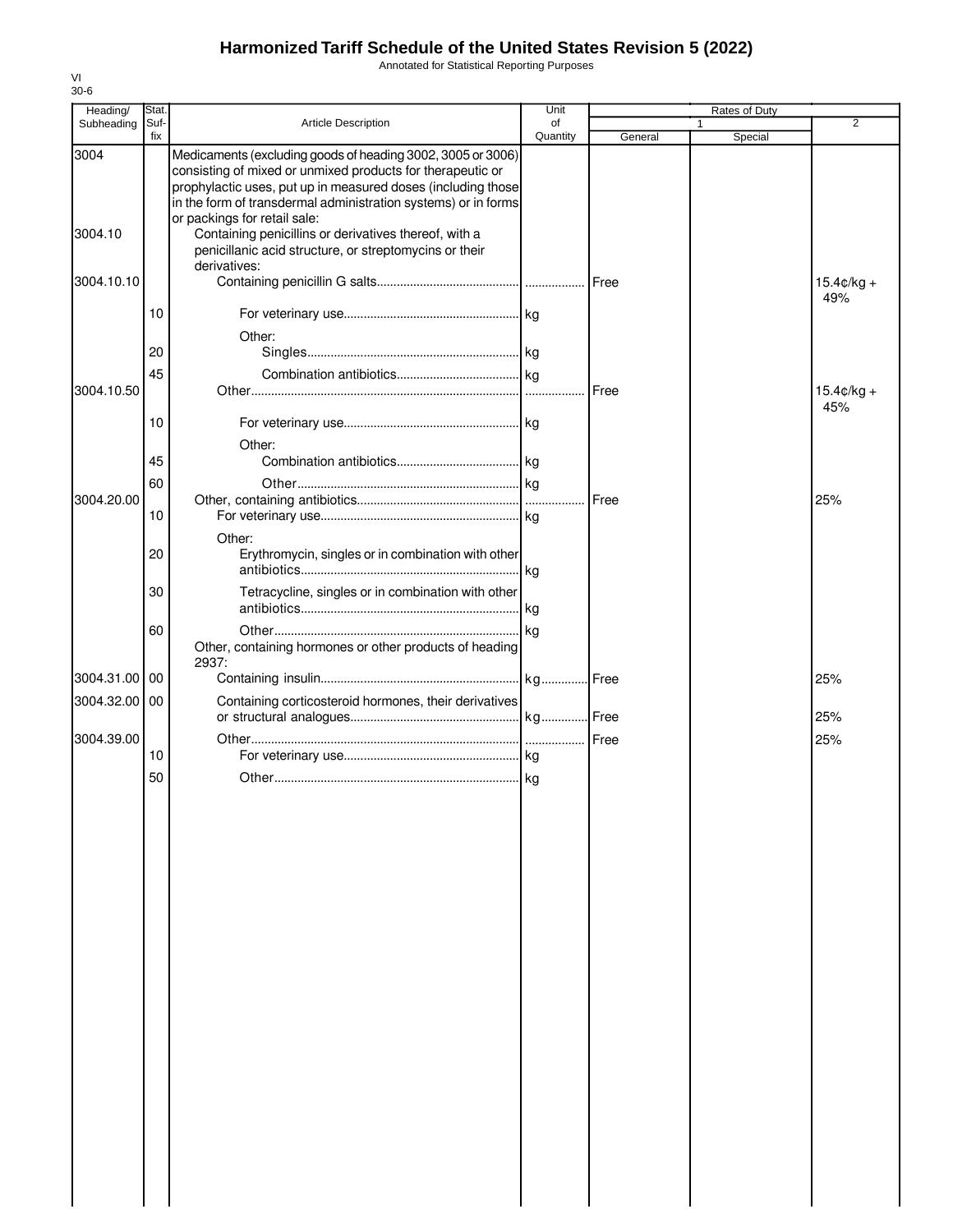Annotated for Statistical Reporting Purposes

| Heading/      | Stat        |                                                                                                                                                                                                                                                                                                                                                           | Unit           |         | Rates of Duty |                                |
|---------------|-------------|-----------------------------------------------------------------------------------------------------------------------------------------------------------------------------------------------------------------------------------------------------------------------------------------------------------------------------------------------------------|----------------|---------|---------------|--------------------------------|
| Subheading    | Suf-<br>fix | <b>Article Description</b>                                                                                                                                                                                                                                                                                                                                | of<br>Quantity | General | 1<br>Special  | 2                              |
| 3004 (con.)   |             | Medicaments (excluding goods of heading 3002, 3005 or 3006)<br>consisting of mixed or unmixed products for therapeutic or<br>prophylactic uses, put up in measured doses (including those<br>in the form of transdermal administration systems) or in forms<br>or packings for retail sale: (con.)<br>Other, containing alkaloids or derivatives thereof: |                |         |               |                                |
| 3004.41.00    | 00          |                                                                                                                                                                                                                                                                                                                                                           |                |         |               | 25%                            |
| 3004.42.00    | 00          | Containing pseudoephedrine (INN) or its salts   kg   Free                                                                                                                                                                                                                                                                                                 |                |         |               | 25%                            |
| 3004.43.00    | 00          |                                                                                                                                                                                                                                                                                                                                                           |                |         |               | 25%                            |
| 3004.49.00    |             |                                                                                                                                                                                                                                                                                                                                                           |                |         |               | 25%                            |
|               | 05          |                                                                                                                                                                                                                                                                                                                                                           |                |         |               |                                |
|               | 10          | Other:                                                                                                                                                                                                                                                                                                                                                    |                |         |               |                                |
|               | 20          | Medicaments primarily affecting the central<br>nervous system:<br>Anticonvulsants, hypnotics, and                                                                                                                                                                                                                                                         |                |         |               |                                |
|               | 30          | Antidepressants, tranquilizers and other                                                                                                                                                                                                                                                                                                                  |                |         |               |                                |
|               |             |                                                                                                                                                                                                                                                                                                                                                           |                |         |               |                                |
|               | 40<br>50    | Dermatological agents and local                                                                                                                                                                                                                                                                                                                           |                |         |               |                                |
|               |             |                                                                                                                                                                                                                                                                                                                                                           |                |         |               |                                |
|               | 60          | Medicaments primarily affecting the eyes, ears                                                                                                                                                                                                                                                                                                            |                |         |               |                                |
|               | 70          | Other, containing vitamins or other products of heading                                                                                                                                                                                                                                                                                                   |                |         |               |                                |
| 3004.50       |             | 2936:<br>Containing vitamins synthesized wholly or in part from<br>aromatic or modified aromatic industrial organic<br>compounds:                                                                                                                                                                                                                         |                |         |               |                                |
| 3004.50.10    | 00          |                                                                                                                                                                                                                                                                                                                                                           |                |         |               | $15.4 \text{C/kg} +$<br>62%    |
| 3004.50.20 00 |             |                                                                                                                                                                                                                                                                                                                                                           |                |         |               | $15.4 \text{c/kg} +$<br>145.5% |
| 3004.50.30    | 00          |                                                                                                                                                                                                                                                                                                                                                           |                |         |               | $15.4 \text{c/kg} +$<br>63.5%  |
| 3004.50.40 00 |             |                                                                                                                                                                                                                                                                                                                                                           |                | Free    |               | $15.4 \text{c/kg} +$<br>49%    |
| 3004.50.50    |             |                                                                                                                                                                                                                                                                                                                                                           |                | Free    |               | 25%                            |
|               | 05          |                                                                                                                                                                                                                                                                                                                                                           |                |         |               |                                |
|               | 10          | Other:<br>Single vitamins<br>Combined with minerals or other                                                                                                                                                                                                                                                                                              |                |         |               |                                |
|               | 20          |                                                                                                                                                                                                                                                                                                                                                           |                |         |               |                                |
|               | 30          | Multiple vitamins:<br>Combined with minerals or other                                                                                                                                                                                                                                                                                                     |                |         |               |                                |
|               | 40          |                                                                                                                                                                                                                                                                                                                                                           |                |         |               |                                |
| 3004.60.00    | 00          | Other, containing antimalarial active principles described                                                                                                                                                                                                                                                                                                |                |         |               |                                |
|               |             |                                                                                                                                                                                                                                                                                                                                                           |                | Free    |               | 30%                            |
|               |             |                                                                                                                                                                                                                                                                                                                                                           |                |         |               |                                |
|               |             |                                                                                                                                                                                                                                                                                                                                                           |                |         |               |                                |
|               |             |                                                                                                                                                                                                                                                                                                                                                           |                |         |               |                                |
|               |             |                                                                                                                                                                                                                                                                                                                                                           |                |         |               |                                |
|               |             |                                                                                                                                                                                                                                                                                                                                                           |                |         |               |                                |
|               |             |                                                                                                                                                                                                                                                                                                                                                           |                |         |               |                                |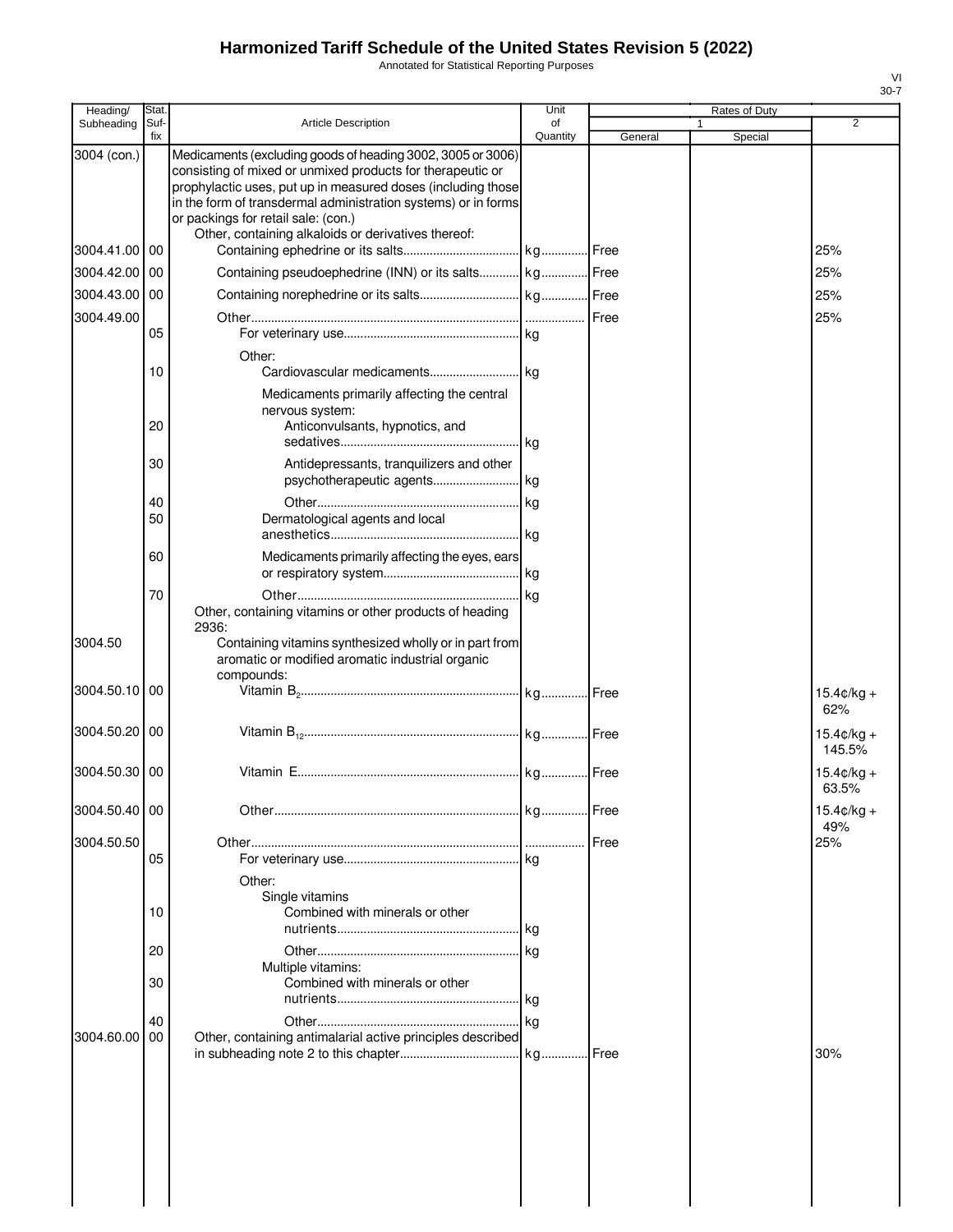Annotated for Statistical Reporting Purposes

| fix<br>Quantity<br>General<br>Special<br>3004 (con.)<br>Medicaments (excluding goods of heading 3002, 3005 or 3006)<br>consisting of mixed or unmixed products for therapeutic or<br>prophylactic uses, put up in measured doses (including those<br>in the form of transdermal administration systems) or in forms<br>or packings for retail sale: (con.)<br>3004.90<br>Other:<br>3004.90.10 00<br>Containing antigens or hyaluronic acid or its sodium<br>Free<br>3004.90.92<br>30%<br>03<br>Other:<br>Anti-infective medicaments:<br>07<br>09<br>Antiprotozoals (excluding goods described<br>11<br>in subheading note 2 to this chapter) kg<br>13<br>14<br>15<br>Antineoplastic and immunosuppressive<br>20<br>Medicaments primarily affecting the central<br>nervous system:<br>Analgesics, antipyretics and nonhormonal<br>anti-inflammatory agents:<br>22<br>24<br>26<br>Tolmetin sodium (anhydrous) kg<br>28<br>30<br>Anticonvulsants, hypnotics and<br>35<br>Antidepressants, tranquilizers, and other<br>40<br>45<br>Dermatological agents and local<br>Medicaments primarily affecting the digestive<br>system:<br>50<br>55<br>60<br>Preparations pimarily affecting the electrolytic,<br>caloric or water balance<br>65<br>70 | Heading/   | Stat |                            | Unit | <b>Rates of Duty</b> |                |
|-------------------------------------------------------------------------------------------------------------------------------------------------------------------------------------------------------------------------------------------------------------------------------------------------------------------------------------------------------------------------------------------------------------------------------------------------------------------------------------------------------------------------------------------------------------------------------------------------------------------------------------------------------------------------------------------------------------------------------------------------------------------------------------------------------------------------------------------------------------------------------------------------------------------------------------------------------------------------------------------------------------------------------------------------------------------------------------------------------------------------------------------------------------------------------------------------------------------------------------------|------------|------|----------------------------|------|----------------------|----------------|
|                                                                                                                                                                                                                                                                                                                                                                                                                                                                                                                                                                                                                                                                                                                                                                                                                                                                                                                                                                                                                                                                                                                                                                                                                                           | Subheading | Suf- | <b>Article Description</b> | of   |                      | $\overline{2}$ |
|                                                                                                                                                                                                                                                                                                                                                                                                                                                                                                                                                                                                                                                                                                                                                                                                                                                                                                                                                                                                                                                                                                                                                                                                                                           |            |      |                            |      |                      |                |
|                                                                                                                                                                                                                                                                                                                                                                                                                                                                                                                                                                                                                                                                                                                                                                                                                                                                                                                                                                                                                                                                                                                                                                                                                                           |            |      |                            |      |                      |                |
|                                                                                                                                                                                                                                                                                                                                                                                                                                                                                                                                                                                                                                                                                                                                                                                                                                                                                                                                                                                                                                                                                                                                                                                                                                           |            |      |                            |      |                      |                |
|                                                                                                                                                                                                                                                                                                                                                                                                                                                                                                                                                                                                                                                                                                                                                                                                                                                                                                                                                                                                                                                                                                                                                                                                                                           |            |      |                            |      |                      |                |
|                                                                                                                                                                                                                                                                                                                                                                                                                                                                                                                                                                                                                                                                                                                                                                                                                                                                                                                                                                                                                                                                                                                                                                                                                                           |            |      |                            |      |                      |                |
|                                                                                                                                                                                                                                                                                                                                                                                                                                                                                                                                                                                                                                                                                                                                                                                                                                                                                                                                                                                                                                                                                                                                                                                                                                           |            |      |                            |      |                      |                |
|                                                                                                                                                                                                                                                                                                                                                                                                                                                                                                                                                                                                                                                                                                                                                                                                                                                                                                                                                                                                                                                                                                                                                                                                                                           |            |      |                            |      |                      |                |
|                                                                                                                                                                                                                                                                                                                                                                                                                                                                                                                                                                                                                                                                                                                                                                                                                                                                                                                                                                                                                                                                                                                                                                                                                                           |            |      |                            |      |                      |                |
|                                                                                                                                                                                                                                                                                                                                                                                                                                                                                                                                                                                                                                                                                                                                                                                                                                                                                                                                                                                                                                                                                                                                                                                                                                           |            |      |                            |      |                      |                |
|                                                                                                                                                                                                                                                                                                                                                                                                                                                                                                                                                                                                                                                                                                                                                                                                                                                                                                                                                                                                                                                                                                                                                                                                                                           |            |      |                            |      |                      |                |
|                                                                                                                                                                                                                                                                                                                                                                                                                                                                                                                                                                                                                                                                                                                                                                                                                                                                                                                                                                                                                                                                                                                                                                                                                                           |            |      |                            |      |                      |                |
|                                                                                                                                                                                                                                                                                                                                                                                                                                                                                                                                                                                                                                                                                                                                                                                                                                                                                                                                                                                                                                                                                                                                                                                                                                           |            |      |                            |      |                      |                |
|                                                                                                                                                                                                                                                                                                                                                                                                                                                                                                                                                                                                                                                                                                                                                                                                                                                                                                                                                                                                                                                                                                                                                                                                                                           |            |      |                            |      |                      |                |
|                                                                                                                                                                                                                                                                                                                                                                                                                                                                                                                                                                                                                                                                                                                                                                                                                                                                                                                                                                                                                                                                                                                                                                                                                                           |            |      |                            |      |                      |                |
|                                                                                                                                                                                                                                                                                                                                                                                                                                                                                                                                                                                                                                                                                                                                                                                                                                                                                                                                                                                                                                                                                                                                                                                                                                           |            |      |                            |      |                      |                |
|                                                                                                                                                                                                                                                                                                                                                                                                                                                                                                                                                                                                                                                                                                                                                                                                                                                                                                                                                                                                                                                                                                                                                                                                                                           |            |      |                            |      |                      |                |
|                                                                                                                                                                                                                                                                                                                                                                                                                                                                                                                                                                                                                                                                                                                                                                                                                                                                                                                                                                                                                                                                                                                                                                                                                                           |            |      |                            |      |                      |                |
|                                                                                                                                                                                                                                                                                                                                                                                                                                                                                                                                                                                                                                                                                                                                                                                                                                                                                                                                                                                                                                                                                                                                                                                                                                           |            |      |                            |      |                      |                |
|                                                                                                                                                                                                                                                                                                                                                                                                                                                                                                                                                                                                                                                                                                                                                                                                                                                                                                                                                                                                                                                                                                                                                                                                                                           |            |      |                            |      |                      |                |
|                                                                                                                                                                                                                                                                                                                                                                                                                                                                                                                                                                                                                                                                                                                                                                                                                                                                                                                                                                                                                                                                                                                                                                                                                                           |            |      |                            |      |                      |                |
|                                                                                                                                                                                                                                                                                                                                                                                                                                                                                                                                                                                                                                                                                                                                                                                                                                                                                                                                                                                                                                                                                                                                                                                                                                           |            |      |                            |      |                      |                |
|                                                                                                                                                                                                                                                                                                                                                                                                                                                                                                                                                                                                                                                                                                                                                                                                                                                                                                                                                                                                                                                                                                                                                                                                                                           |            |      |                            |      |                      |                |
|                                                                                                                                                                                                                                                                                                                                                                                                                                                                                                                                                                                                                                                                                                                                                                                                                                                                                                                                                                                                                                                                                                                                                                                                                                           |            |      |                            |      |                      |                |
|                                                                                                                                                                                                                                                                                                                                                                                                                                                                                                                                                                                                                                                                                                                                                                                                                                                                                                                                                                                                                                                                                                                                                                                                                                           |            |      |                            |      |                      |                |
|                                                                                                                                                                                                                                                                                                                                                                                                                                                                                                                                                                                                                                                                                                                                                                                                                                                                                                                                                                                                                                                                                                                                                                                                                                           |            |      |                            |      |                      |                |
|                                                                                                                                                                                                                                                                                                                                                                                                                                                                                                                                                                                                                                                                                                                                                                                                                                                                                                                                                                                                                                                                                                                                                                                                                                           |            |      |                            |      |                      |                |
|                                                                                                                                                                                                                                                                                                                                                                                                                                                                                                                                                                                                                                                                                                                                                                                                                                                                                                                                                                                                                                                                                                                                                                                                                                           |            |      |                            |      |                      |                |
|                                                                                                                                                                                                                                                                                                                                                                                                                                                                                                                                                                                                                                                                                                                                                                                                                                                                                                                                                                                                                                                                                                                                                                                                                                           |            |      |                            |      |                      |                |
|                                                                                                                                                                                                                                                                                                                                                                                                                                                                                                                                                                                                                                                                                                                                                                                                                                                                                                                                                                                                                                                                                                                                                                                                                                           |            |      |                            |      |                      |                |

VI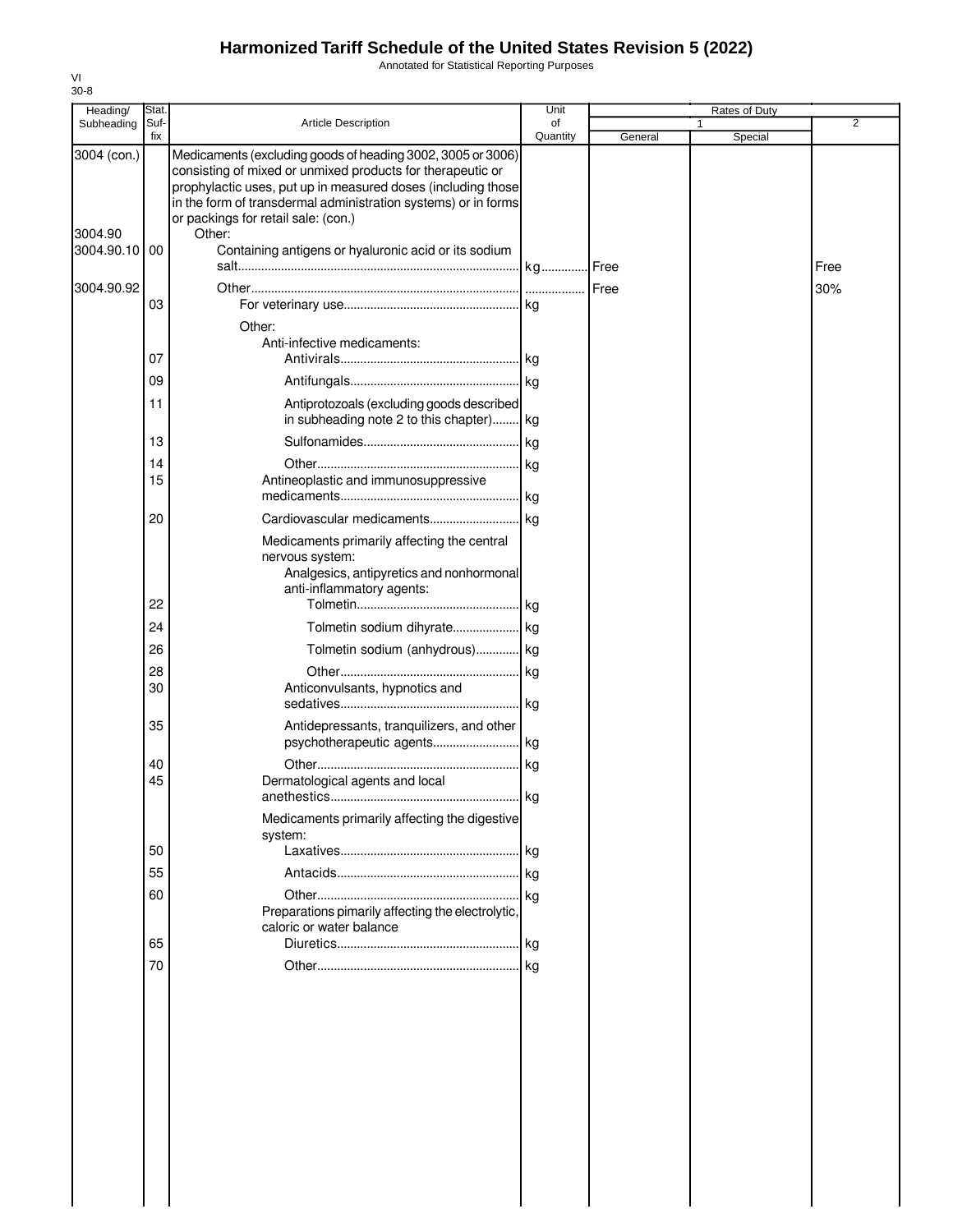Annotated for Statistical Reporting Purposes

| Heading/                                                 | Stat.                |                                                                                                                                                                                                                                                                                                                                     | Unit           |         | Rates of Duty |                |
|----------------------------------------------------------|----------------------|-------------------------------------------------------------------------------------------------------------------------------------------------------------------------------------------------------------------------------------------------------------------------------------------------------------------------------------|----------------|---------|---------------|----------------|
| Subheading                                               | Suf-<br>fix          | Article Description                                                                                                                                                                                                                                                                                                                 | of<br>Quantity | General | Special       | $\overline{2}$ |
| 3004 (con.)<br>3004.90<br>(con.)<br>3004.90.92<br>(con.) |                      | Medicaments (excluding goods of heading 3002, 3005 or 3006)<br>consisting of mixed or unmixed products for therapeutic or<br>prophylactic uses, put up in measured doses (including those<br>in the form of transdermal administration systems) or in forms<br>or packings for retail sale: (con.)<br>Other: (con.)<br>Other (con.) |                |         |               |                |
|                                                          | 76<br>80<br>85<br>91 | Other: (con.)<br>Medicaments primarily affecting the eyes, ears,<br>or respiratory system:<br>Cough and cold preparations kg<br>Other:                                                                                                                                                                                              |                |         |               |                |
| 3005                                                     |                      | Wadding, gauze, bandages and similar articles (for example,<br>dressings, adhesive plasters, poultices), impregnated or coated<br>with pharmaceutical substances or put up in forms or packings<br>for retail sale for medical, surgical, dental or veterinary<br>purposes:                                                         |                |         |               |                |
| 3005.10<br>3005.10.10 00                                 |                      | Adhesive dressings and other articles having an adhesive<br>layer:<br>Coated or impregnated with pharmaceutical                                                                                                                                                                                                                     |                |         |               |                |
|                                                          |                      |                                                                                                                                                                                                                                                                                                                                     |                |         |               | 20%            |
| 3005.10.50 00                                            |                      |                                                                                                                                                                                                                                                                                                                                     |                |         |               | 40%            |
| 3005.90<br>3005.90.10 00                                 |                      | Other:<br>Coated or impregnated with pharmaceutical                                                                                                                                                                                                                                                                                 |                |         |               | 20%            |
| 3005.90.50                                               |                      |                                                                                                                                                                                                                                                                                                                                     |                | Free    |               | 40%            |
|                                                          | 10                   |                                                                                                                                                                                                                                                                                                                                     |                |         |               |                |
|                                                          | 90                   |                                                                                                                                                                                                                                                                                                                                     |                |         |               |                |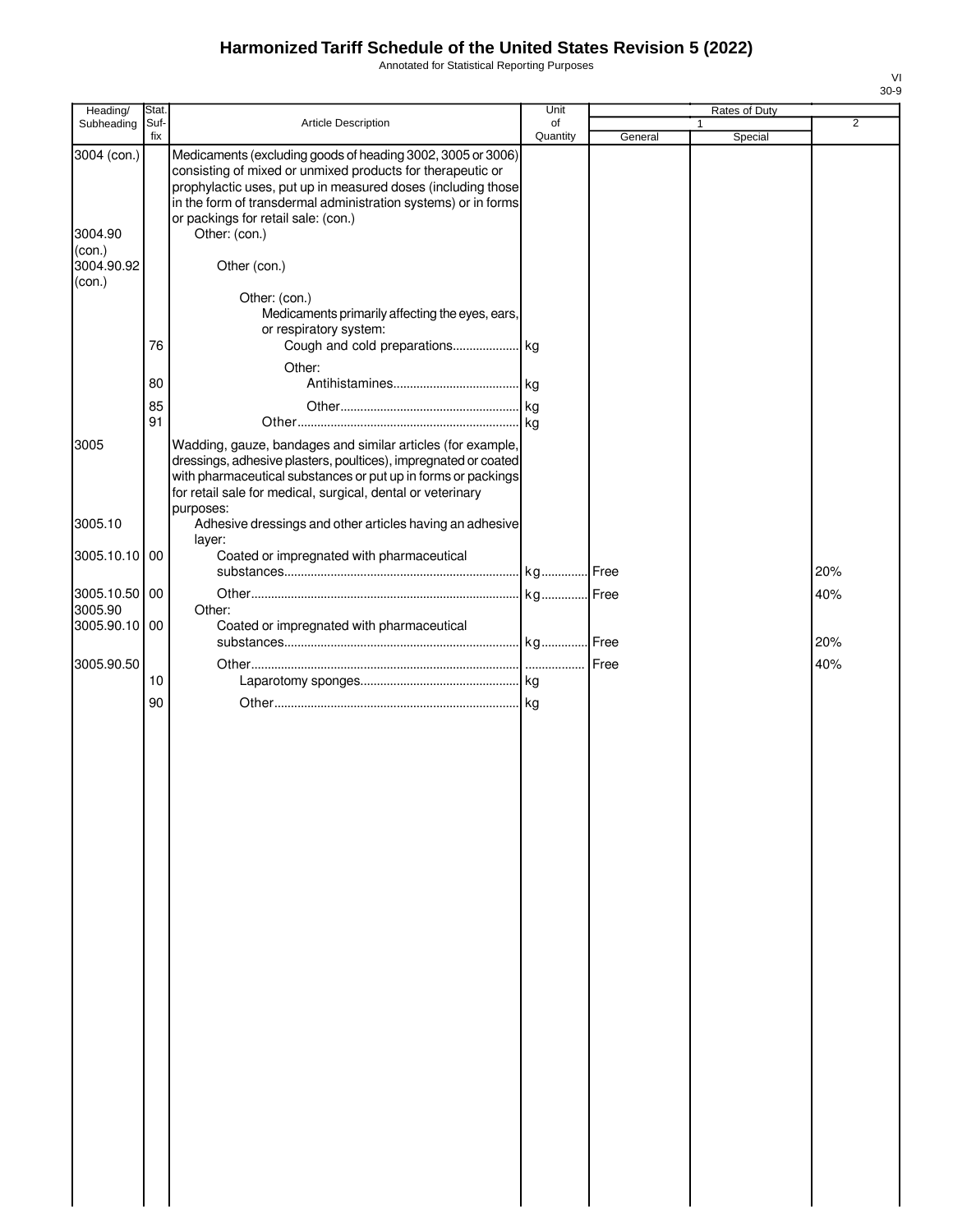Annotated for Statistical Reporting Purposes

| Heading/                    | Stat. |                                                                                                                                                                                                                                                                                                                                                                                  | Unit     |         | Rates of Duty                                                                        |                |
|-----------------------------|-------|----------------------------------------------------------------------------------------------------------------------------------------------------------------------------------------------------------------------------------------------------------------------------------------------------------------------------------------------------------------------------------|----------|---------|--------------------------------------------------------------------------------------|----------------|
| Subheading                  | Suf-  | Article Description                                                                                                                                                                                                                                                                                                                                                              | of       |         | 1                                                                                    | $\overline{2}$ |
|                             | fix   |                                                                                                                                                                                                                                                                                                                                                                                  | Quantity | General | Special                                                                              |                |
| 3006<br>3006.10.01          | 00    | Pharmaceutical goods specified in note 4 to this chapter:<br>Sterile surgical catgut, similar sterile suture materials<br>(including sterile absorbable surgical or dental yarns) and<br>sterile tissue adhesives for surgical wound closure; sterile<br>laminaria and sterile laminaria tents; sterile absorbable<br>surgical or dental hemostatics; sterile surgical or dental |          | .Free   |                                                                                      | 40%            |
| 3006.30                     |       | Opacifying preparations for X-ray examinations; diagnostic<br>reagents designed to be administered to the patient:                                                                                                                                                                                                                                                               |          |         |                                                                                      |                |
| 3006.30.10 00               |       |                                                                                                                                                                                                                                                                                                                                                                                  |          |         |                                                                                      | Free           |
| 3006.30.50<br>3006.40.00 00 | 00    | Dental cements and other dental fillings; bone                                                                                                                                                                                                                                                                                                                                   | kg       | Free    |                                                                                      | 45%            |
|                             |       |                                                                                                                                                                                                                                                                                                                                                                                  |          | Free    |                                                                                      | 20%            |
| 3006.50.00 00               |       |                                                                                                                                                                                                                                                                                                                                                                                  |          |         |                                                                                      | 45%            |
| 3006.60.00 00               |       | Chemical contraceptive preparations based on hormones,<br>on other products of heading 2937 or on spermicides                                                                                                                                                                                                                                                                    | kg Free  |         |                                                                                      | 25%            |
| 3006.70.00 00               |       | Gel preparations designed to be used in human or<br>veterinary medicine as a lubricant for parts of the body for<br>surgical operations or physical examinations or as a<br>coupling agent between the body and medical                                                                                                                                                          |          |         |                                                                                      |                |
|                             |       |                                                                                                                                                                                                                                                                                                                                                                                  | kg 5%    |         | Free (A+, AU, BH,<br>CL, CO, D, E, IL,<br>JO, K, KR, MA,<br>OM, P, PA, PE, S,<br>SG) | 25%            |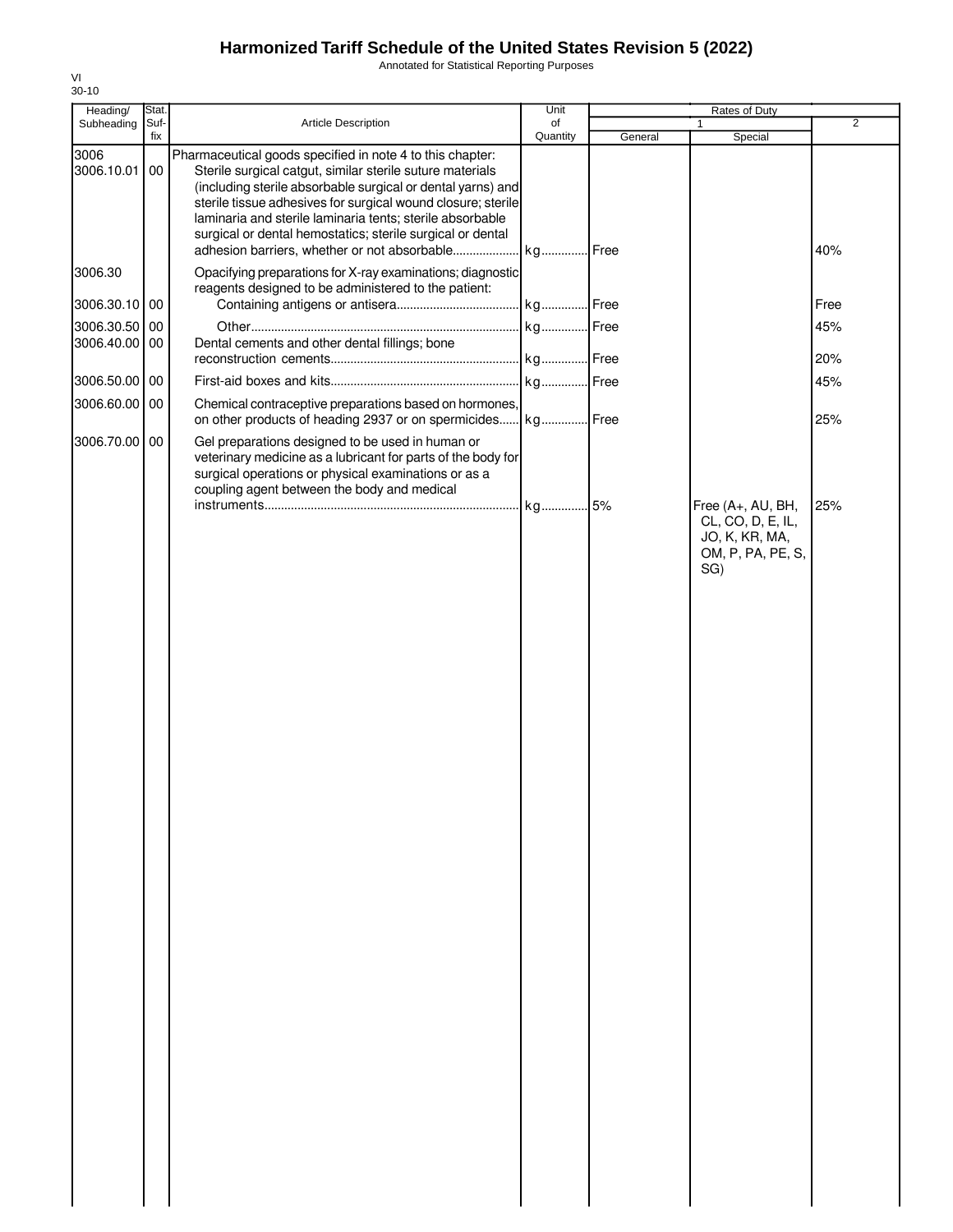Annotated for Statistical Reporting Purposes

| Stat. |                                                                                                                                           | Unit                                                      |                                                                                                                                                                                                                                                            | Rates of Duty                                                                                                                                               |                                                                                                                         |
|-------|-------------------------------------------------------------------------------------------------------------------------------------------|-----------------------------------------------------------|------------------------------------------------------------------------------------------------------------------------------------------------------------------------------------------------------------------------------------------------------------|-------------------------------------------------------------------------------------------------------------------------------------------------------------|-------------------------------------------------------------------------------------------------------------------------|
| Suf-  | <b>Article Description</b>                                                                                                                | of                                                        |                                                                                                                                                                                                                                                            | 1                                                                                                                                                           | $\overline{2}$                                                                                                          |
|       |                                                                                                                                           |                                                           |                                                                                                                                                                                                                                                            |                                                                                                                                                             |                                                                                                                         |
|       | Other:                                                                                                                                    |                                                           |                                                                                                                                                                                                                                                            |                                                                                                                                                             |                                                                                                                         |
|       |                                                                                                                                           |                                                           |                                                                                                                                                                                                                                                            | CO, D, E, IL, JO,<br>KR, MA, OM, P,<br>PA, PE, S, SG)                                                                                                       |                                                                                                                         |
|       |                                                                                                                                           |                                                           |                                                                                                                                                                                                                                                            |                                                                                                                                                             | 45%                                                                                                                     |
|       |                                                                                                                                           |                                                           |                                                                                                                                                                                                                                                            |                                                                                                                                                             |                                                                                                                         |
|       |                                                                                                                                           |                                                           |                                                                                                                                                                                                                                                            |                                                                                                                                                             | 30%                                                                                                                     |
|       | Containing over 10 percent by dry weight of                                                                                               |                                                           |                                                                                                                                                                                                                                                            |                                                                                                                                                             | 47.4¢/kg                                                                                                                |
|       |                                                                                                                                           |                                                           |                                                                                                                                                                                                                                                            | OM, SG)See<br>9822.05.20 (P+)<br>See 9822.06.10 (PE)<br>See 9822.08.01<br>(CO)<br>See 9823.10.01-<br>$9823.10.45(S+)$<br>See 9912.17.05,<br>9912.17.35 (MA) | $+12.2%$                                                                                                                |
|       |                                                                                                                                           |                                                           |                                                                                                                                                                                                                                                            |                                                                                                                                                             |                                                                                                                         |
|       |                                                                                                                                           |                                                           |                                                                                                                                                                                                                                                            | CO, D, E, IL, JO,<br>KR, MA, OM, P,<br>PA, PE, S, SG)                                                                                                       |                                                                                                                         |
|       |                                                                                                                                           |                                                           |                                                                                                                                                                                                                                                            | CO, D, E, IL, JO,<br>KR, MA, OM, P,<br>PA, PE, S, SG)                                                                                                       |                                                                                                                         |
|       | Placebos and clinical trial kits containing other                                                                                         |                                                           |                                                                                                                                                                                                                                                            | Free (A+, AU, BH,<br>CL, CO, D, E, IL,<br>JO, JP, K, KR, MA,<br>OM, P, PA, PE, S,<br>SG)                                                                    | 25%                                                                                                                     |
|       | fix<br>3006 (con.)<br>3006.91.00 00<br>3006.92.00 00<br>3006.93.10 00<br>3006.93.20 00<br>3006.93.50 00<br>3006.93.60 00<br>3006.93.80 00 | doses:<br>which starch or other foodstuff predominates by | Quantity<br>Pharmaceutical goods specified in note 4 to this chapter: (con.)<br>Placebos and blinded (or double-blinded) clinical trial<br>kits for a recognized clinical trial, put up in measured<br>Containing ingredients having nutritional value, in | General<br>$6.4\%$ <sup>2/</sup><br>$5\%$ <sup>3/</sup>                                                                                                     | Special<br>Free (A, AU, BH, CL, 45%<br>See 9822.09.17 (PA)<br>Free (A, AU, BH, CL, 20%<br>Free (A, AU, BH, CL, 4¢/liter |